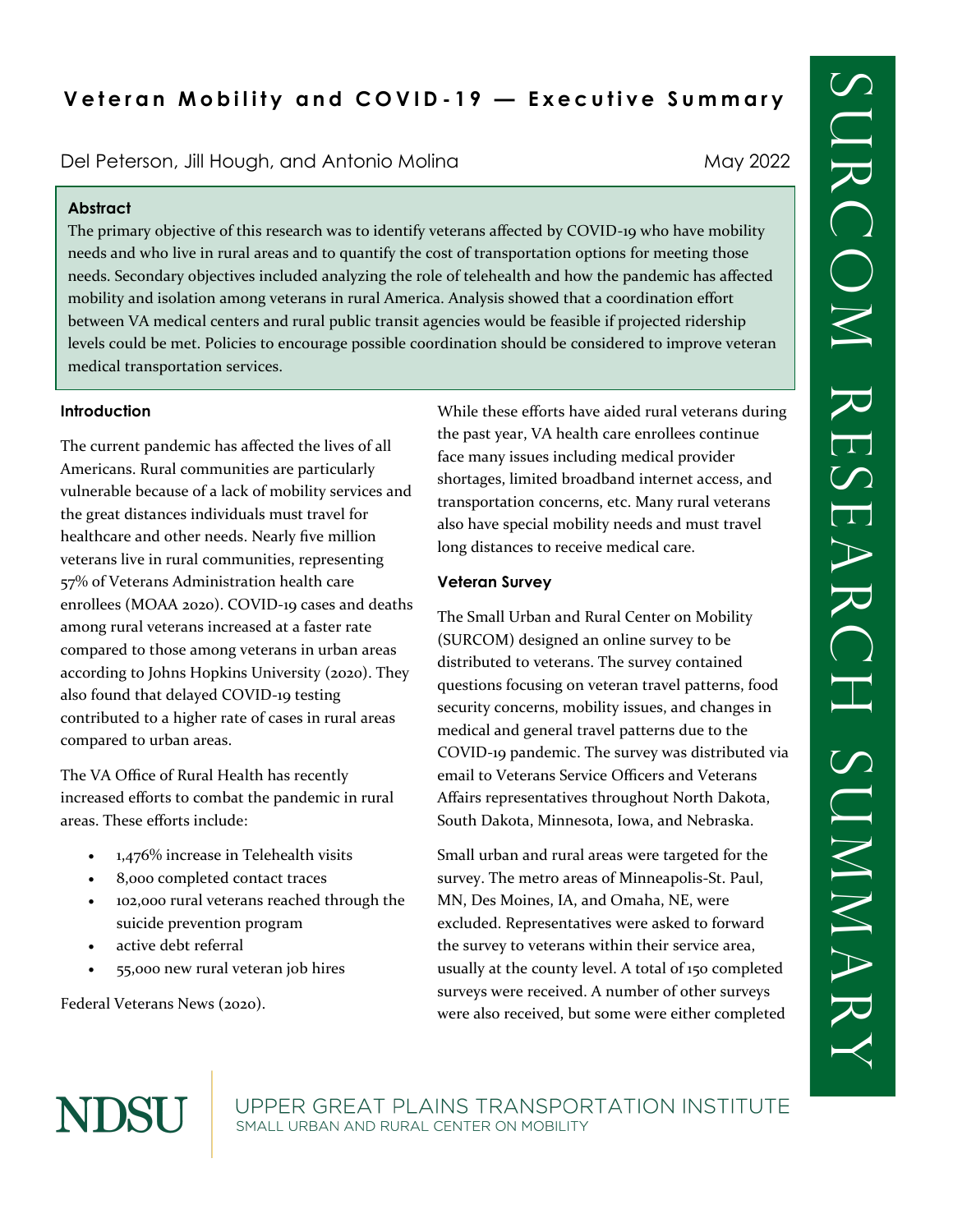

**Figure 1. Veteran Disabilities**

incorrectly, or some veterans completed the same survey more than once. Also, some veterans completed part of the survey, but when they felt the questions were becoming too personal they either quit responding to further questions, or responded with "this is none of your business" multiple times.

Disabled veterans were asked to specify the nature of their disability (Figure 1). This question allowed for participants to indicate more than one disability with a number of veterans selecting more than one. More than half of respondents indicated they had a hearing impairment and more than one-third specified a mental health disability. Nearly 10% indicated they use a walker or a cane because of mobility issues, while disabilities requiring either a service animal or a wheelchair were specified by less than 5% of respondents. Finally, cognitive disabilities were indicated by less than 5% of veterans as well.

The final section of the survey asked veterans about their experiences during COVID-19 regarding safety and food security. Food insecurity was found to be an issue for 8% of veteran respondents during the COVID-19 pandemic. The survey respondents that identified food insecurity as an issue during COVID-19 were within subpopulation groups identified by Babbitt and Smith (2021) that experience food insecurity.

Although Babbitt and Smith (2021) studied working-age veterans between the age of 18-64 and 20% of the respondents from this study were older than 64, all of the survey respondents that reported food insecurity had a disability and 50% of the respondents were female.

The food insecure veterans lived mainly in very remote areas with limited access to services during the pandemic. When asked about the reasons for food insecurity during the pandemic, 90% of survey participants specified that restaurants were closed, while 50% indicated that stores were closed as well. Thirty percent designated either the inability to purchase food online, or a lack of finances for their insecurity. Finally, 30% of respondents also indicated that not being able to wear a mask was a cause of their food insecurity because their local grocery stores were requiring them for entry to their business. Twenty percent reported the food insecurity was due to lack of transportation.

Veterans were also asked how far they travel to a veteran health care facility (Figure 2). Roughly one-third of participants indicated they travel 30 miles or less one-way to their veteran health care facility. Just over 20% responded they travel between 31 and 60 miles, and nearly half of veterans replied that they travel more than 60 miles one-way to receive medical services.



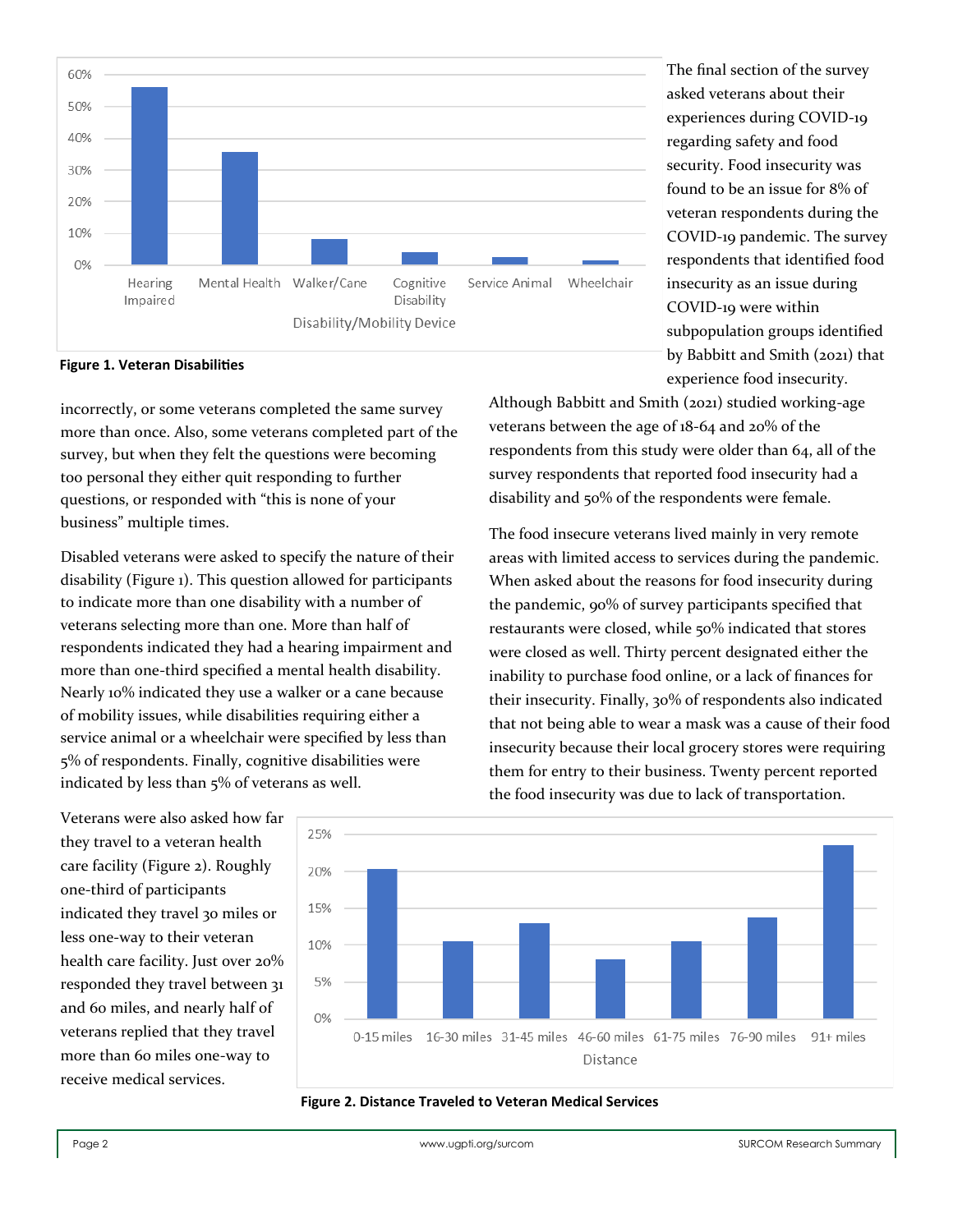

**Figure 3. Fargo, ND, Veteran Health Care Simulations**

### **Veteran Mobility Simulations**

Simulations were completed from a transit agency perspective to predict the number of veteran passengers required for VA Health Care Center medical trips so that transit fare recovery levels are equaled or exceeded. Simulations were conducted for transit agencies that serve the VA health care centers in Fargo, ND, St. Cloud, MN, Mankato, MN, Sioux Falls, SD, and Norfolk, NE. Sensitivities focused on targeted fare recovery levels for all five health care centers as well. These simulations and findings build on previous work conducted by Peterson  $(2014).$ 

Simulations were designed to concentrate on the feasibility of VA health care centers coordinating with transit agencies to provided veteran medical transportation. Specific attention was given to the different transportation reimbursement levels associated with each medical trip corresponding to a certain VA health care center. The specific purpose of the simulations was to determine when it would be cost-effective for transit agencies to transport veterans to their assigned health care center. All veteran medical trips were assumed to be unique and dependent on personal likings and limitations as well. To help account for the uncertainty in travel behaviors, simulations were conducted using a program called @Risk.

Figure 3 illustrates that with a VA reimbursement rate of 10 cents per mile, transit agencies within both a 30- and 50-mile radius from Fargo, ND, must transport 4 passengers to exceed their current fare recovery level. Three passengers must be transported within a 100-mile radius of Fargo, ND, to exceed the fare recovery level of these agencies. This is due to the lower fare recovery level present within the 100-mile radius (200-mile round trip) compared to the 60- and 100-mile round trips, respectively. Note that all point

values shown throughout the results represent the mean values estimated.

As VA reimbursement rates increase, fewer veterans must be transported per trip to surpass current fare recovery levels. Also, all region-specific simulations included no fare charged to the veteran passenger by the transit agency. That's because transitioning veterans to public transit will be difficult enough, and charging a fare for the ride could potentially deter potential riders from using the service. Also, notice that all of the VA reimbursement levels for the simulations were set to less than the current 41.5 cents per mile reimbursement rate for beneficiary travel used for VA medical travel. Therefore, coordinating travel between rural transit agencies and VA medical centers while either meeting or exceeding transit agency ridership numbers generated by the simulations will equal, or improve upon current fare recovery rates and VA travel reimbursement payments will drop as well.

#### **Summary and Conclusions**

One objective of this research was to identify veterans affected by the COVID-19 pandemic with mobility needs and who live in rural North Dakota, Minnesota, South Dakota, Iowa, and Nebraska. Survey results of 150 military veterans showed that many veterans have experienced considerable change due to the COVID-19 pandemic. Twenty percent indicated they have had difficulties accessing VA health care facilities with nearly one-third of